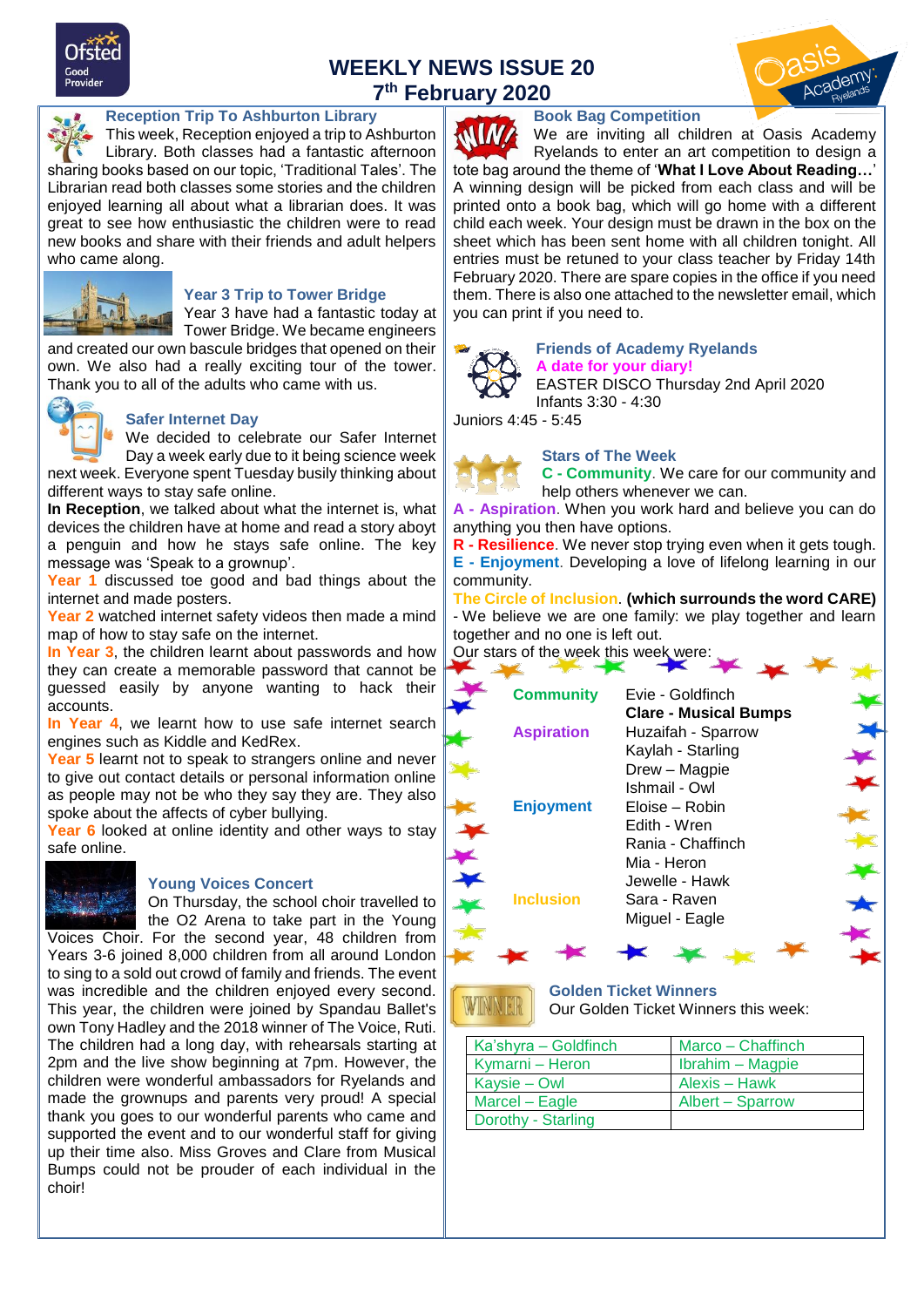

# **WEEKLY NEWS ISSUE 20 7 th February 2020**





#### **Upcoming Class Assembly Dates**

Please note class assemblies are on Thursdays and start at 9.05am. We welcome all parents / carers and family members that would like to come.

| 13 <sup>th</sup> February | Wren       |
|---------------------------|------------|
| 5 <sup>th</sup> March     | Sparrow    |
| 12 <sup>th</sup> March    | Owl        |
| 19 <sup>th</sup> March    | Woodpecker |



#### **Makaton words of the week Who and Why.**

All the children are enjoying learning the new Makaton signs and joining in with the signing of our songs in Sing & Sign assembly. Please encourage your children to show you the signs they are learning, they are doing so well!

### **Punctuality**

Please remember that the children can be on our playground at 8.40am and our school bell rings a few minutes before our official start time of 8.50am to get the children ready for their learning.

This week's punctuality for each class:

| $Robin - 0.3%$     | Wren $-1%$         |
|--------------------|--------------------|
| Sparrow $-0\%$     | Starling $-0.3%$   |
| Chaffinch $-1.7\%$ | Goldfinch $-0.3%$  |
| Kingfisher $-0.3%$ | Woodpecker $-0.3%$ |
| Magpie $-1\%$      | $Owl - 0.3%$       |
| Heron $-0.3%$      | $Raven - 0.3%$     |
| Eagle $-0\%$       | Hawk $-0\%$        |

# **Class Attendance Figures for this week**

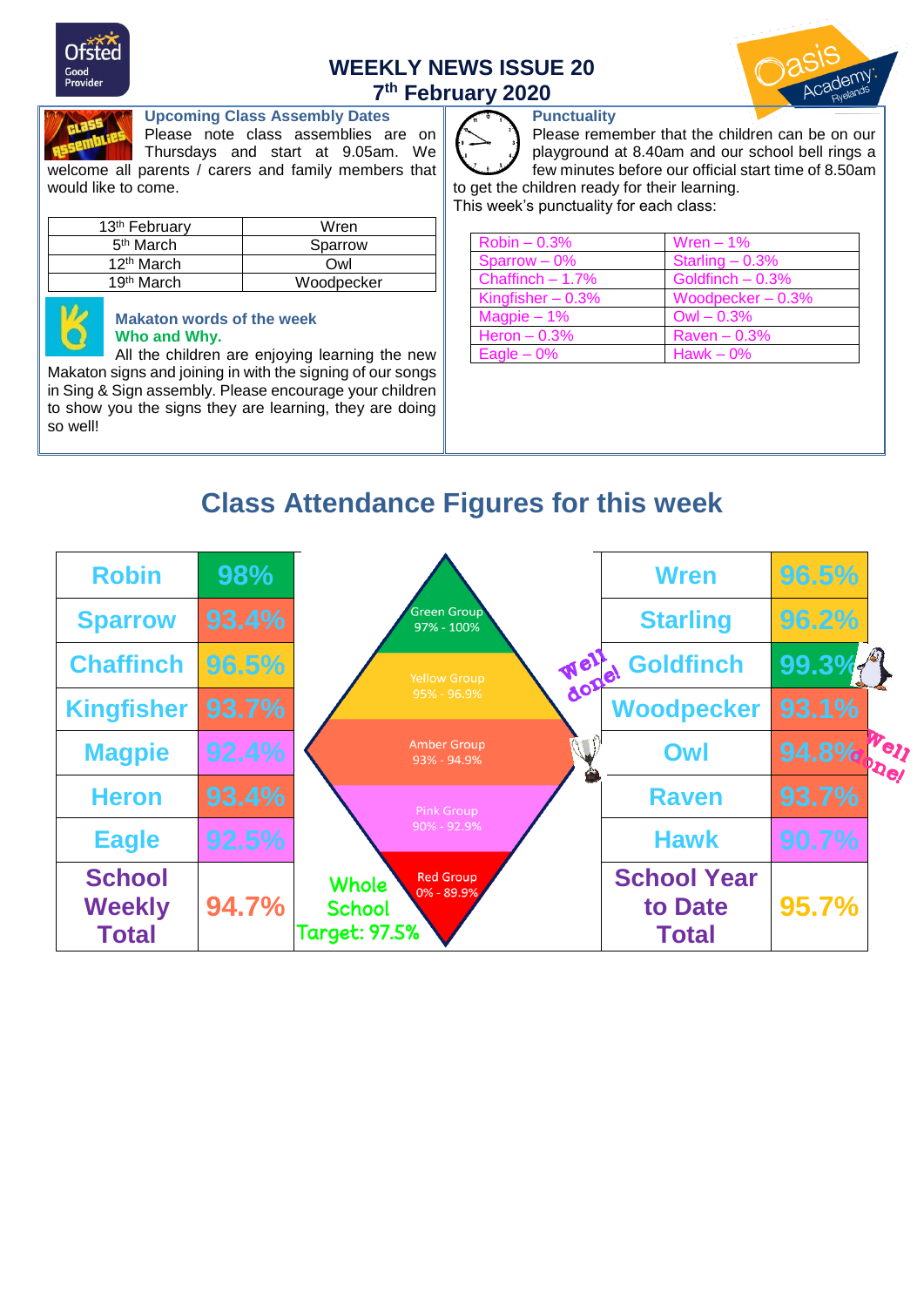

# **WEEKLY NEWS ISSUE 20 7 th February 2020**





| <b>Date</b>                                                | <b>Activity</b>                                     |
|------------------------------------------------------------|-----------------------------------------------------|
| Monday 10 <sup>th</sup> - Friday 14 <sup>th</sup> February | <b>Science Week</b>                                 |
| Tuesday 11 <sup>th</sup> February                          | <b>Reception trip to Country Park</b>               |
|                                                            | <b>Goldfinch trip to Country Park</b>               |
|                                                            | <b>Year 1 London Sight Seeing</b>                   |
| Wednesday 12 <sup>th</sup> February                        | Year 5 trip to The British Museum                   |
|                                                            | <b>Goldfinch extra Parents' Evening</b>             |
|                                                            | <b>Chaffinch trip to Country Park</b>               |
| Thursday 13 <sup>th</sup> February                         | Year 6 trip to the Country Park                     |
| Friday 14th February                                       | <b>Ryelands' Got Talent</b>                         |
|                                                            | Last day of term - Normal finish time               |
|                                                            | <b>All children return</b>                          |
| Monday 24 <sup>th</sup> February                           | Parent Forum - 9am: Key Theme Weeks Within          |
|                                                            | <b>The Curriculum</b>                               |
|                                                            | <b>Year 6 Police Talk</b>                           |
| Thursday 5 <sup>th</sup> March                             | <b>World Book Day</b>                               |
| Monday 9 <sup>th</sup> – Friday 13 <sup>th</sup> March     | <b>Sports Relief Week</b>                           |
|                                                            | Parent Forum - 9am: Attendance                      |
| Thursday 12 <sup>th</sup> March                            | <b>Year 6 British Museum</b>                        |
| Tuesday 17th March                                         | Year 6 trip to Synagogue                            |
| 23rd March                                                 | Parent Forum - 9am: End of Year Reports             |
| Wednesday 1 <sup>st</sup> April                            | <b>Poetry Recital</b>                               |
|                                                            | <b>FOR Disco</b>                                    |
| Friday 2 <sup>nd</sup> April                               | Y3 & 4 One day bike training                        |
|                                                            | Last day of term - 1.30pm finish. All children must |
| Friday 3rd April                                           | be collected by an adult                            |